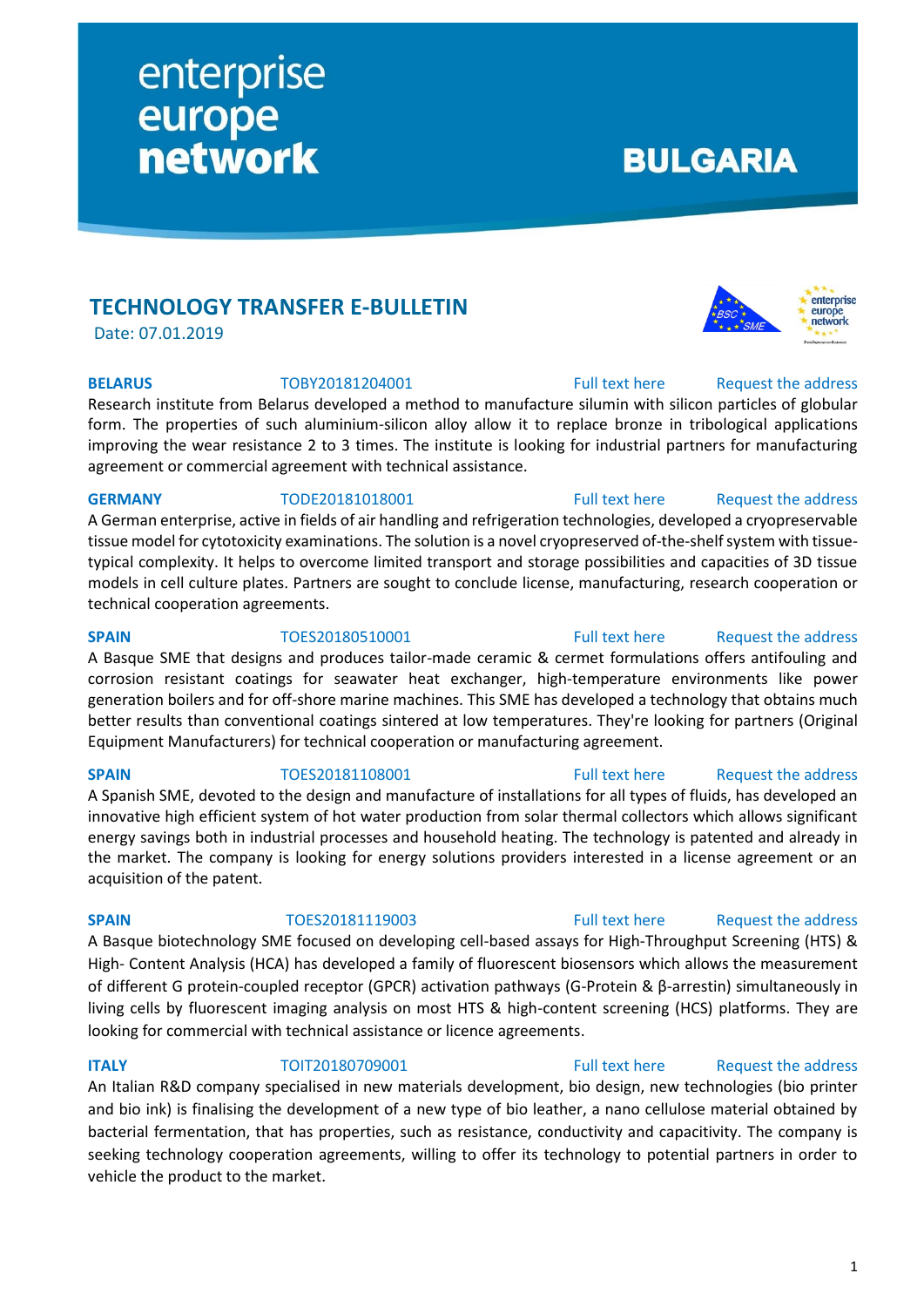### **MACEDONIA** TOMK20181204001 [Full text here](https://een.ec.europa.eu/tools/services/PRO/Profile/Detail/773c39d1-1d34-4aea-a242-62be3938dc1f) Request the address

A Macedonian company specialized in manufacturing of equipment for processing coffee, cocoa, grains, spices and other foodstuffs, is offering technology for coffee and beans cleaning, packaging and milling. It is interested to find partners for service agreements.

### **SLOVAKIA** TOSK20181119001 [Full text here](https://een.ec.europa.eu/tools/services/PRO/Profile/Detail/fe98a919-0a89-482d-92fc-9f803e3abd12) Request [the address](http://www.een.bg/index.php?option=com_rsform&formId=13)

A Slovak company engaged in engineering, geological and scientific research is looking for a partner for detailed research, development of technical solutions for cooling, heating of premises and power generation, as well as joint production of devices. Patents sale is also possible.

### **UKRAINE** TOUA20181211001 [Full text here](https://een.ec.europa.eu/tools/services/PRO/Profile/Detail/0906f9ad-640e-46ad-bbb5-22702fae015f) Request [the address](http://www.een.bg/index.php?option=com_rsform&formId=13) A Ukrainian institute offers vibrational spectroscopy analyses as well as thermal studies with techniques relating

to microscopy and spectroscopy. The Institute has extensive experience in working with solid materials, powders, biological objects and liquids. The laboratory offers a wide optical range of investigation from infrared to ultraviolet radiation. The laboratory is interested in technical and research cooperation, as well as service agreements.

### **UKRAINE** TOUA20181213002 [Full text here](https://een.ec.europa.eu/tools/services/PRO/Profile/Detail/50aaf00b-d3fc-44c6-bcd5-b6ce4a3e1e71) Request [the address](http://www.een.bg/index.php?option=com_rsform&formId=13)

A Ukrainian company, one of the leading companies in the Ukrainian market of LED technology, is working on creating LED modules for retrofit lamps with improved thermal performance and light output suitable for both surface mount technology LED (SMD) and «Chip on board» (COB) and «Chip On Flex». These technologies allow realising flexible-rigid high-performance LED modules with three-dimensional arrangement on a foil polyimide board.

### **UKRAINE** TOUA20181225001 [Full text here](https://een.ec.europa.eu/tools/services/PRO/Profile/Detail/5c085482-d867-46f9-90df-02f4ce8498a3) Request the address Company poducing a device that optimizes fuel consumption and improves the environmental friendliness of vehicles and stationary installations up to 50%. The main advantages of the device are: - efficiency - quick and easy installation - long service life - does not require additional energy sources The Ukrainian company is seeking joint venture for production and bringing the technology to the european infrastructure market.

### **SPAIN** TOES20181120001 [Full text here](https://een.ec.europa.eu/tools/services/PRO/Profile/Detail/d219f02c-5f84-4c63-b364-80521f9f8392) Request the address

A Spanish technology-based SME has developed a novel platform backed by Blockchain technology for improving food traceability process. This platform makes possible that agrofood key players (retailers, distributors, producers, restaurants) can record data as well as any transformation and outputs of their products. The SME is interested in getting in contact with final users in the fields of agriculture and food management for commercial agreements with technical assistance.

A Spanish SME has developed a novel radiation-hardened A/D (analog to digital) converter that presents a sampling rate of 100 Msps (Megasamples per second), 12-bit resolution and an effective resolution (ENOB, "effective number of bits") of 10.4 bits for the aircraft and space industries, as well as for automotive and scientific-medical applications. The SME is interested in getting in contact with electronic devices manufacturers for commercial agreements with technical assistance.

### **GREECE** TOGR20181207001 [Full text here](https://een.ec.europa.eu/tools/services/PRO/Profile/Detail/820026ff-ed01-4818-9128-9f4895a7aa5f) Request the address

A Greek innovative ICT start-up company specialized in the field of object detection algorithms. The company has developed image processing algorithms for software or hardware co-design that can be integrated in earth observation (EO) cube satellites enhancing data exploitation, as well as enabling critical applications. Partners of any size or type, active in satellite sector or ICT companies providing similar solutions are sought interested to conclude technical or research agreements.

### **GREECE** TOGR20181122001 [Full text here](https://een.ec.europa.eu/tools/services/PRO/Profile/Detail/3b4dc91f-7580-4c80-92f6-29f414f9b639) Request the address A Greek SME company that offers software engineering services has developed an innovative intelligent management system that provides grid operators with the optimum operation scenario using renewable energy

sources. The company is seeking to collaborate with distribution system operators (DSOs) and system

### 2

### **SPAIN** TOES20181123001 [Full text here](https://een.ec.europa.eu/tools/services/PRO/Profile/Detail/54b7aec9-6a1b-4d2c-8424-93d7e97804eb) Request [the address](http://www.een.bg/index.php?option=com_rsform&formId=13)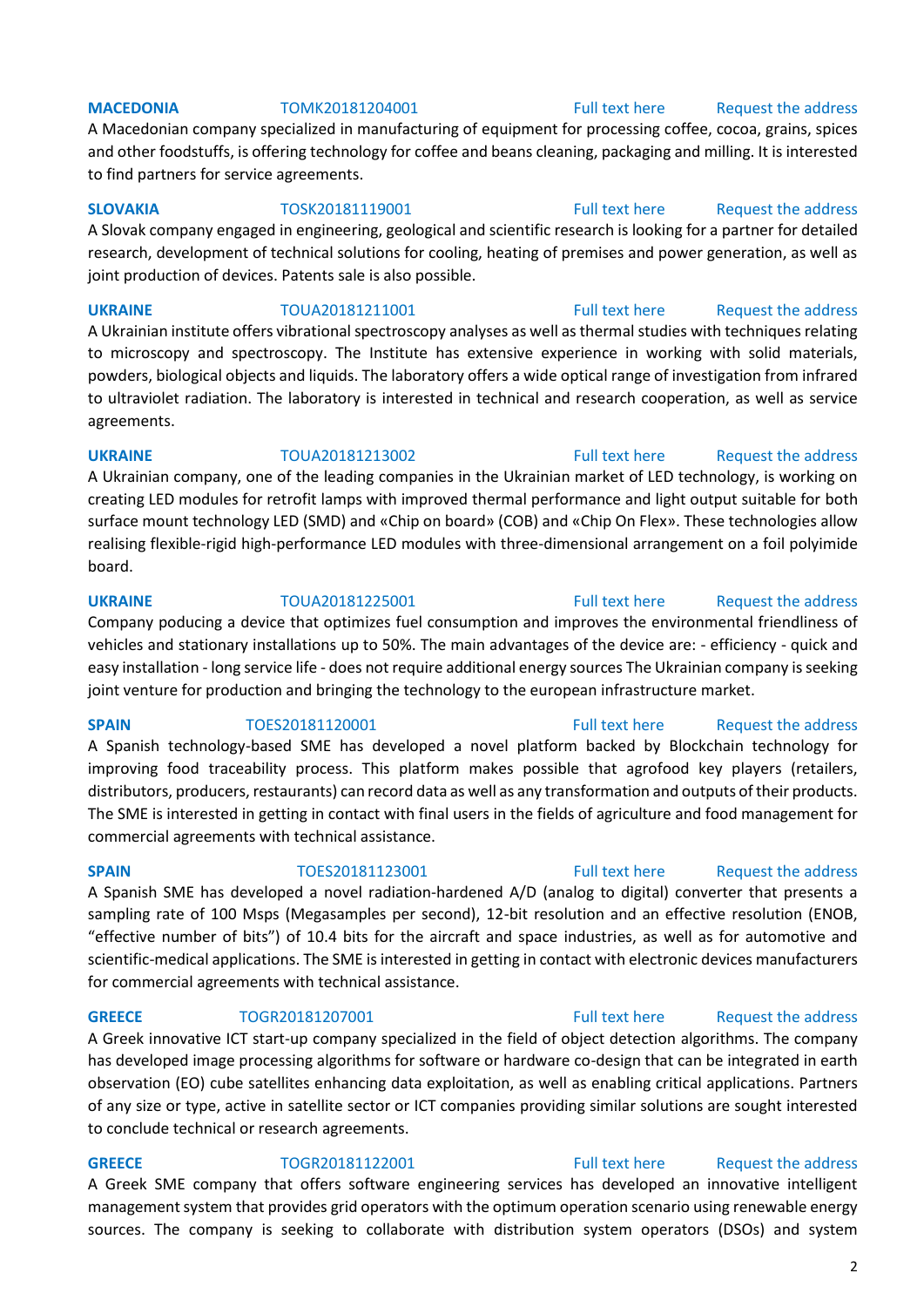integrators that work with DSOs under technical cooperation agreements and commercial agreements respectively.

**GERMANY** TODE20181130001 [Full text here](https://een.ec.europa.eu/tools/services/PRO/Profile/Detail/8257e8c9-6814-4904-9e36-cfa6e2b84d8e) Request [the address](http://www.een.bg/index.php?option=com_rsform&formId=13) 

A non-invasive method to stimulate the brain of hearing impaired persons to improve the recognition of spoken sentences has been invented by a German university. No surgical intervention is needed to markedly improve speech perception. It can be combined with hearing aids or cochlear implants or used independently for a better speech perception. Hearing instrument manufacturers are sought for further development under technical cooperation or research agreement aiming at a license agreement.

**GERMANY** TODE20181130002 [Full text here](https://een.ec.europa.eu/tools/services/PRO/Profile/Detail/ad4262fa-789f-46de-a822-770e8e0a5086) Request the address A research institute from North Germany developed a contactless tonometer to measure the intraocular pressure (IOP) reliably and with high precision, without injuring the cornea. Patients can even carry out the measurement themselves, by using this self-tonometer. The client is looking for technical cooperation or research and development agreements to further develop this medical device. A subsequent license agreement is intended.

**GERMANY** TODE20181113002 [Full text here](https://een.ec.europa.eu/tools/services/PRO/Profile/Detail/4eb1fdcf-957c-45d4-b958-5797b464c0c4) Request the address A German research organization and a Dutch company are developing novel nanoparticle (NP) based imaging technology for medical diagnostics, including pre- and intra-operativ tumor diagnostics. NP labeled tumors can be non-invasive and non-ionizing localized. Intra-operative control enables precise resection of tumor, without damage of surrounding healthy tissue. The technology should be further developed with clinical or industrial partners based on a research or technical cooperation agreement.

**CZECH REPUBLIC** TOCZ20180903001 [Full text here](https://een.ec.europa.eu/tools/services/PRO/Profile/Detail/864b92c5-32fd-4b04-8801-874b07398d5a) Request the address A Czech technical university developed a device which increases the health safety of rescuers during fires and explosions and in other dangerous situations. During an event, a person using this device is constantly monitored via sensors. The university is looking for manufacturing and commercial partners for production and sale of the final product. Financial and licence agreement is offered.

A Czech university developed a device capable of removing hydrogen sulphide and sulphide sulphur from groundwater. The device is designed for normal water flow in households and small and medium businesses. The university is looking for industrial and business partners who would be able to produce and distribute the device and offers license and research cooperation agreement.

### **CZECH REPUBLIC** TOCZ20180903003 **[Full text here](https://een.ec.europa.eu/tools/services/PRO/Profile/Detail/c0d87316-0510-46a7-8251-26b5b28952dc)** Request the address

A Czech university developed technology of a cleaning mechanism for boilers of small thermal outputs. The university is looking for industrial and business partners who would be able to produce boilers of small and medium thermal outputs suitable for central heating of households and public buildings. The university offers a license agreement.

A Czech university developed an electricity generating system. The system employs organic fluid with phase change temperature lower than steam which allows recovering heat from low temperature industrial sources. The university is looking for commercial partners specialised in production of heat engines and offers a license agreement.

### **FINLAND** TOFI20181129001 [Full text here](https://een.ec.europa.eu/tools/services/PRO/Profile/Detail/a580f6bd-bb1c-4da0-8aea-e30ea7b9df09) Request the address

A Finnish university is looking for licensees like specialty paper or printed electronics manufacturers for a multilayer coated paper substrate suitable for printed functional devices. The substrate can be recycled, and the raw materials used are widely available bulk chemicals for paper production and coating. The paper can be produced by roll-to-roll manufacturing and its properties can be readily tuned to suit the selected printing application and to achieve a desired function.

### 3

### **CZECH REPUBLIC** TOCZ20180903002 [Full text here](https://een.ec.europa.eu/tools/services/PRO/Profile/Detail/da393221-c6b5-47b4-82d4-ae3ff72e40c8) Request [the address](http://www.een.bg/index.php?option=com_rsform&formId=13)

## **CZECH REPUBLIC** TOCZ20180904003 [Full text here](https://een.ec.europa.eu/tools/services/PRO/Profile/Detail/943929f9-49b2-42fb-bfd7-f1703c68cb17) Request the address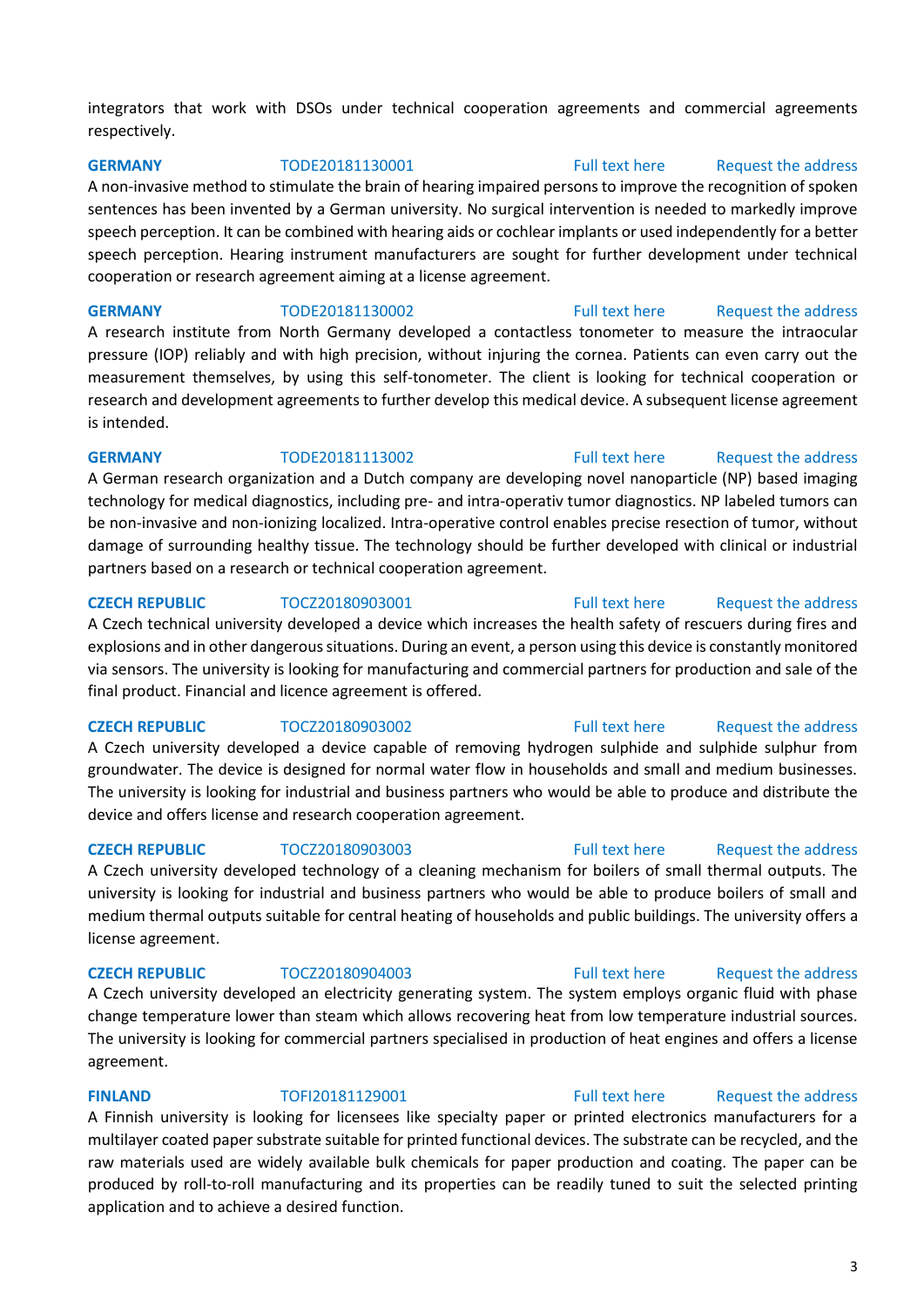### **SPAIN** TOES20181128001 [Full text here](https://een.ec.europa.eu/tools/services/PRO/Profile/Detail/2efaf4c1-a390-4d72-912e-3af834f0a8fc) Request the address

A Spanish start-up has developed an IoT (Internet of Things) platform to control, manage and secure machines and devices from different sectors. It can manage, locate, operate remotely, extract and visualize data and monitor all the relevant assets in real time. The company is looking for commercial agreement with technical assistance.

### **SOUTH KOREA** TOKR20180518001 [Full text here](https://een.ec.europa.eu/tools/services/PRO/Profile/Detail/a5670701-c154-4fe5-9146-ae236a7849f8) Request the address

A Korean company has studied for innovative changes in bathroom, especially toilet for twenty years. Toilet should be flushed down when levers are pressed, and the company found out that it is not hygienic and convenient, so they have come up with the idea of modules that flushes down the water automatically without physical touch. Also, the modules are performed with no aid of power and electricity. The company is open to license and commercial agreement with technical assistance.

### **LATVIA** TOLV20181031001 [Full text here](https://een.ec.europa.eu/tools/services/PRO/Profile/Detail/64217e32-e31c-434f-8dc6-991636e2f588) Request the address

An SME from Latvia has developed innovative greenhouse heating technology which is cost effective and ensures optimal conditions for plants growing. The technology improves productivity of plants and significantly reduces expenses on heating. The technology can be used by small greenhouse owners as well as large production companies. The SME offers commercial agreement with technical assistance to manufacturers of heating systems for greenhouses to commercialize the technology.

### **UNITED KINGDOM** TOUK20181129001 [Full text here](https://een.ec.europa.eu/tools/services/PRO/Profile/Detail/e732434f-d481-45a5-b452-c95e35b21705) Request the address

A UK-based SME has developed novel fluorescent molecular imaging technology for biological and medical science research. They are offering their conjugated polymer nanoparticles to companies that are using fluorescent probes in their products, services or workflows to reach new markets and further develop their technology. It is envisaged that the partnership will take the form of a technical cooperation agreement.

prototyped a low-cost gesture recognition interface using available webcams to replace mouse and keyboard in aseptic environments, e.g. dentistry or surgery. The company is interested in commercial agreements with

### technical assistance to integrate the solution in existing health applications and in technical or R&D agreements for further improvements or extensions to other sectors.

### **GERMANY** TODE20180913001 [Full text here](https://een.ec.europa.eu/tools/services/PRO/Profile/Detail/93b45a81-6393-4c95-96ab-fd01e1b13bc9) Request the address

A German university spin off offers a suite to simulate the microstructure of metallic material processes. It does not only provide common materials data such as stress-strain diagrams and composition maps without the need for extensive experiments, but it provides 3D data on all simulated quantities which can lead to new insights into materials development. Partnerships considered are on a technical cooperation and research cooperation basis.

### A Romanian SME is a developer of wireless products and technologies providing industrial grade monitoring and control services for critical applications. It offers mature and validated standardized industrial IoT (internet of things) capabilities in order to enhance the efficiency of renewable energy sources such as concentrated solar power (CSP), wind farms and photovoltaics. The SME is looking for a commercial agreement with a renewable energy plant operator and equipment provider.

partnerships with SMEs of all sizes and MNEs.

**SINGAPORE** TOSG20181120001 [Full text here](https://een.ec.europa.eu/tools/services/PRO/Profile/Detail/b0788536-2040-4d2d-94ac-a04f4f97263f) Request the address A Singaporean SME has developed a cloud-based access control solution suitable for numerous industries. It is a standalone locking system which utilizes the functional elements of locksets and the latest technologies, such as quality control software, a Secure Element (SE) microprocessor chip, and one-time password (OTP) to address multiple secure access concerns of enterprises. The SME is looking for licensing and technical cooperation

### **ITALY TOIT20181211001** [Full text here](https://een.ec.europa.eu/tools/services/PRO/Profile/Detail/1268567b-3e1b-4605-83b0-70d8caa75831) Request the address A small Italian software and consultancy company, operating since 1991 particularly in the health sector, has

## **ROMANIA** TORO20181119001 [Full text here](https://een.ec.europa.eu/tools/services/PRO/Profile/Detail/52813954-f246-4de6-84ba-8c758cf0ccc3) Request the address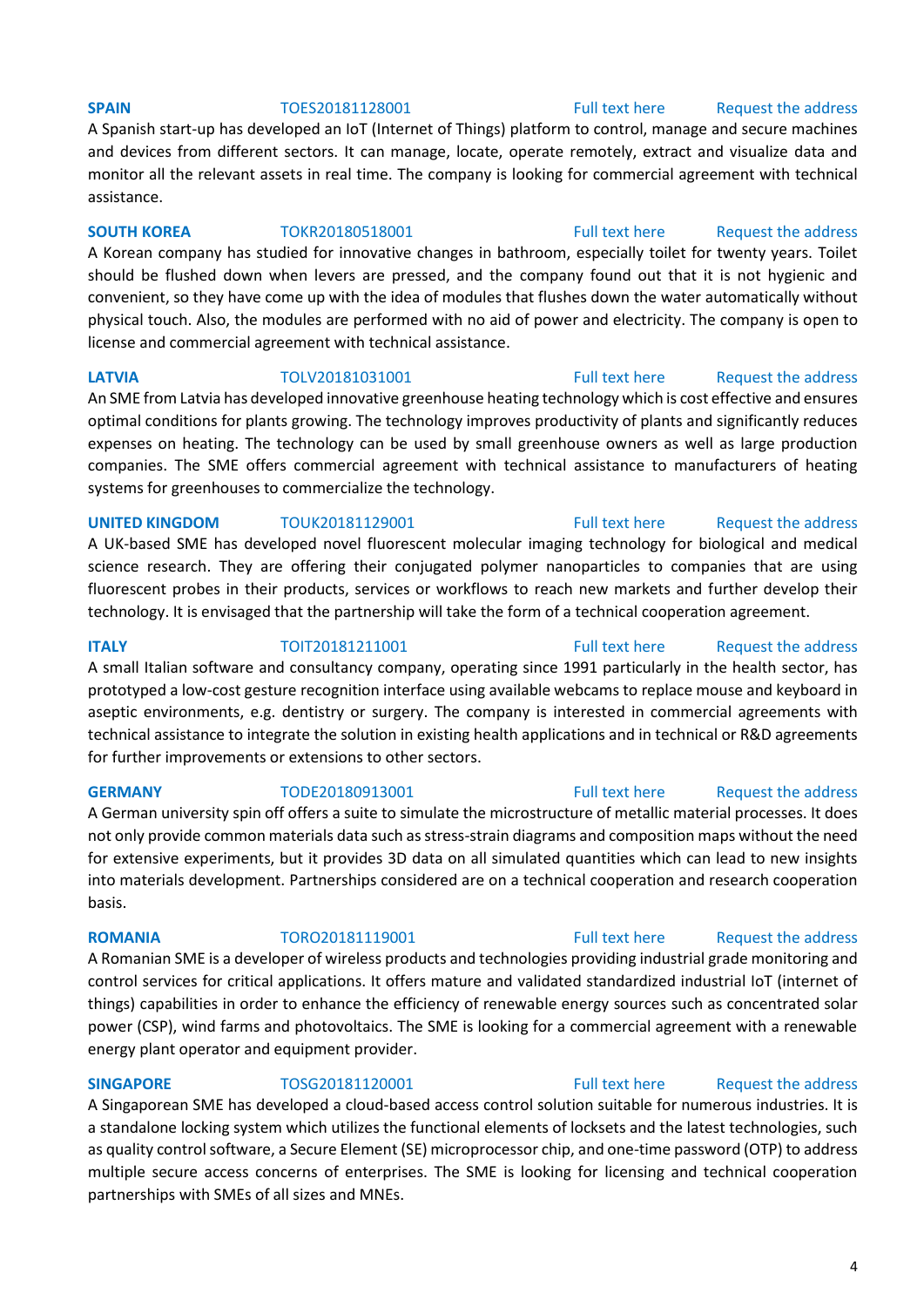### **SPAIN** TOES20171018001 [Full text here](https://een.ec.europa.eu/tools/services/PRO/Profile/Detail/5add195d-3290-4c77-b23c-bc0df638fd2f) Request the address

A Spanish company offers its facilities and expertise in construction materials, energy efficiency and renewable energies to other entities interested in joint research/innovation projects. The company, a world leader in the production/commercialisation of slates for roofs and in natural stone is willing to research and develop new products and industrial process through research cooperation agreements.

### **SOUTH KOREA** TOKR20181129001 [Full text](https://een.ec.europa.eu/tools/services/PRO/Profile/Detail/46dbc483-7129-412d-8709-4dcf91251cca) here Request the address

A Korean company specialized in propulsion system engineering developed a gas turbine maintenance and management system named EMAS (Enhanced Maintenance Assistance Solution). This solution suggests a convenient and economical way of managing gas turbine to institutions related to aviation, ship, electricity generation, and land transportation. The SME is seeking partners to conclude license agreement and commercial agreements with technical assistance to enter the international market.

### **SINGAPORE** TOSG20181121002 [Full text here](https://een.ec.europa.eu/tools/services/PRO/Profile/Detail/84b067d0-6b37-44e7-a8fc-516855e0164e) Request the address

A Singapore research institution has developed an Optical Immunoassay Iridovirus Detection Kit for rapid onsite diagnosis of fish disease. This kit will be useful in marine farm biosecurity risk management and will help reduce the mortality rate of freshwater aquatic animals. The institution is seeking industry partners (SMEs of any sizes or MNEs) in the agriculture and fishing sectors for licensing partnerships.

### **ITALY TOIT20181205001** [Full text here](https://een.ec.europa.eu/tools/services/PRO/Profile/Detail/1092ef3c-75d7-4b39-b8ed-36bd6e6d256b) Request the address An Italian R&D center is developing a new organization and management model for an infrastructure-less mobile charging service for electric vehicles (EV). The solution involves an optimal logistic model, focused on the efficient delivery of the charging units through a "cargo" delivery EV. In addition, the innovation of the service concerns a compact charging unit for EVs. The Italian R&D center is looking for cooperations under technical cooperation and research agreements.

the road surface. It is an easily installed and low cost system. It is able to detect all the alterations of the road

maintenance, for cooperation under commercial agreements with technical assistance and research

### **ITALY TOIT20181126001** [Full text here](https://een.ec.europa.eu/tools/services/PRO/Profile/Detail/55e933ac-a96d-44d1-b7ef-36393cc63f1d) Request the address

### surface and to provide a real time risk map. They seek partners internationally with entities responsible for road

### **ITALY TOIT20181214001** [Full text here](https://een.ec.europa.eu/tools/services/PRO/Profile/Detail/062cf266-9325-47ad-a86f-27b51a7048dd) Request the address

An Italian technology startup operating in the indoor localization and navigation technology provides a powerful hybrid geomagnetic indoor localization solution. This technology is efficient, inexpensive and reliable and it is able to overcome the tradeoff between precision and cost of infrastructure setup and maintenance, imposed by technologies currently available on the market. They are looking for cooperation under license and commercial agreement with technical assistance.

cooperation agreements.

A Dutch SME is a leading developer in the area of medical surface modifications. It's surfaces transform the performance of medical implants and devices for major medical device companies. The company has developed the only known surface that delivers true bone cell attachment for implanted devices cleared by the US Food and Drug Administration. The company is looking to expand business opportunities in the framework of commercial agreements with technical assitance.

### **UK** TOUK20181121001 [Full text here](https://een.ec.europa.eu/tools/services/PRO/Profile/Detail/3135fb25-709a-4437-9fca-a1beb366ff78) Request the address

A UK company has introduced novel coating for high hardness and low friction, superior to anodising or plasma electrolytic oxidation (PEO). Fast moving parts in various machinery and engines have a longer life, whilst being easier to produce. Manufacturers of machinery in various sectors such as textiles, packaging, aerospace, food, motor sport, luxury goods, are sought for manufacturing and commercial agreements with technical assistance, and licensing.

### An Italian ICT company has developed a risk management system for the detection and reporting of defects in

### **THE NETHERLANDS** TONL20181009001 [Full text here](https://een.ec.europa.eu/tools/services/PRO/Profile/Detail/7fec7016-5249-45aa-9372-efdbcaeabe33) Request the address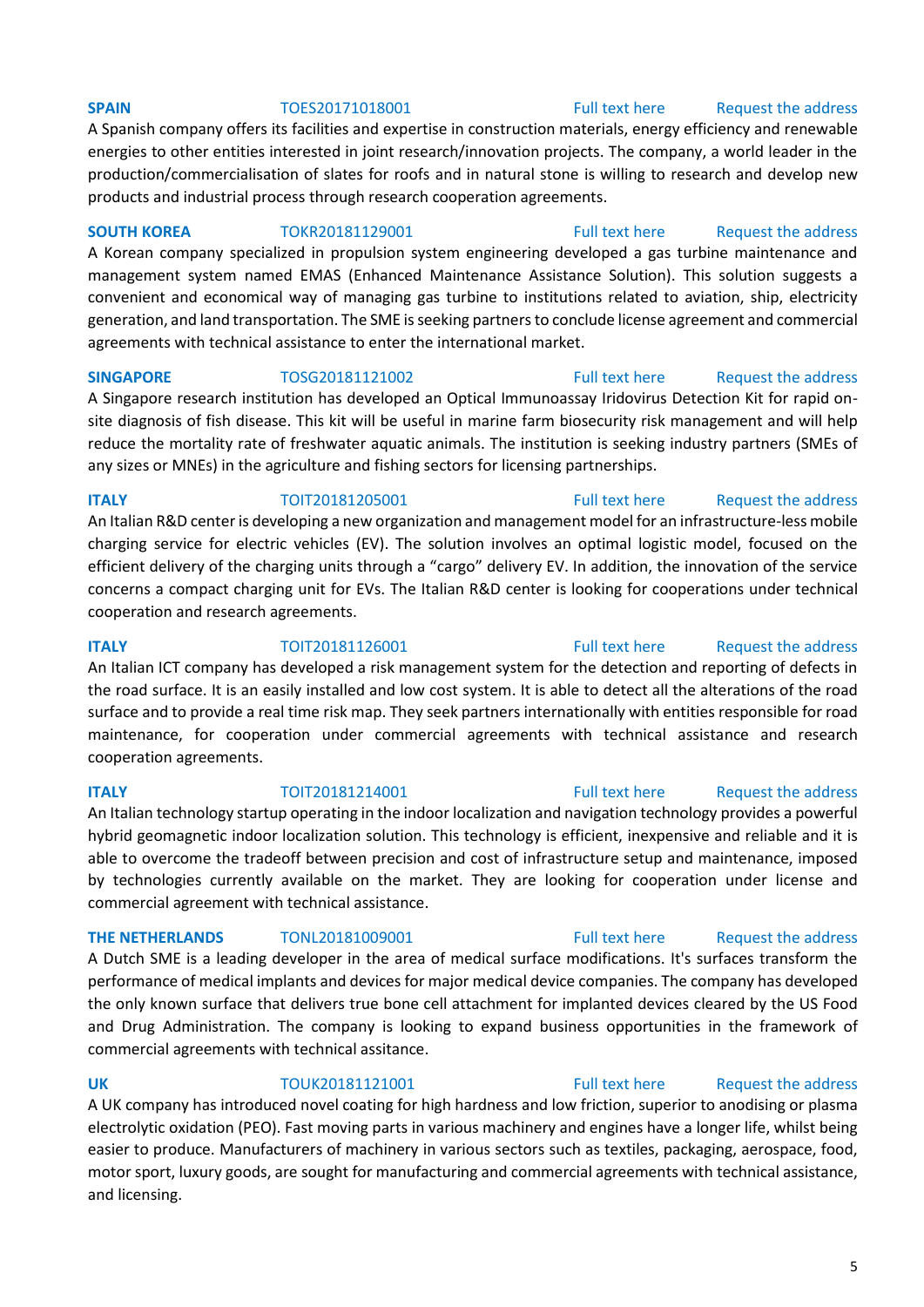### communications, have interactive visit experiences, or exchange private messaging and offline communications (including in emergency cases), through Bluetooth Low Energy to connect with other devices (nodes), in the

"biotechnology on plastic degradation" under a research cooperation agreement.

under a technical or research co-operation agreement.

research agreements for adapting the tool to specific needs. **SPAIN** TOES20181203002 [Full text here](https://een.ec.europa.eu/tools/services/PRO/Profile/Detail/027461af-0784-45eb-95f3-ccaf4cf002e9) Request the address A Spanish biotechnological research institute offers expertise and equipment in isolation and identification of microorganisms, protein purification and characterization, genomics, metagenomics, transcriptomics, metatranscriptomics, proteomics, process development of microbial high-value products production and validation. The centre is interested in joining a consortia in order to submit a H2020 proposal to the call

A UK start-up has scaled up the manufacturing of affordable, flexible and washable graphene inks. They also have extensive expertise in various printing techniques. They seek manufacturers of outdoor clothing to participate in producing gloves with enhanced user functionality in the first instance. The project would progress

**ITALY TOIT20181210001** [Full text here](https://een.ec.europa.eu/tools/services/PRO/Profile/Detail/86cc615b-f38a-417c-a4bb-6fbaa1b63488) Request the address An Italian startup has developed a new proximity communication system and app that allows clients to manage

surroundings. The startup is open to technical cooperation agreements with private or public partners or

### **GERMANY** TODE20181101001 [Full text here](https://een.ec.europa.eu/tools/services/PRO/Profile/Detail/c0010cd8-17e9-41c1-a1d1-86c92dd724b6) Request the address

German SME offers an online logistics shop system for sales of sea, land and air freight to forwarding companies that want to become competitive in the digital landscape. It digitises all core processes of logistics sales and can be integrated into the web presence of the forwarding company, customised to specific needs and design and integrated with back-office ICT-systems. Commercial agreements with technical assistance are offered for customised development, implementation and hosting.

**CZECH REPUBLIC** TOCZ20181122001 [Full text here](https://een.ec.europa.eu/tools/services/PRO/Profile/Detail/b9f76991-ed17-4029-aa82-a2bfb836611d) Request the address Czech university developed natural organic- inorganic filler at a low volume of 1.0 phr (parts per 100 parts of resin) that, when integrated in epoxy resin, can decrease coefficient of friction by 10 % and increase the wear resistance of a filled epoxy resin up to 75 %. The university would like to cooperate with a manufacturer of leveling materials, cements, polymer concrete compositions based on licence agreement.

A Hungarian company has developed a patented technology that provides a solution for transforming municipal sewage sludge into solid fuel (Solid Recovered Fuel - SRF), which also enables sewage plants to achieve significant cost savings. The company is looking for potential licensing partners in the field of sewage plant construction and operation.

A German SME has developed an holistic software and hardware platform for remote patient monitoring, emergency communication and other uses in various industries. The SME seeks partners, like medical supply firms or hospitals, as well as partners from other industries, interested in using this technology in the framework of a license agreement.

### **LITHUANIA** TOLT20181122001 [Full text here](https://een.ec.europa.eu/tools/services/PRO/Profile/Detail/a9892810-0691-44a6-b4e7-39a51c5a5386) [Request the address](http://www.een.bg/index.php?option=com_rsform&formId=13)

Lithuanian IT company specializing in artificial intelligence and deep neural network applications development is seeking for partners. The company concerns on deep learning and triggered an entire range of new projects in object recognition and other applications. The company has successfully tested and implemented developed technologies mainly working as part of governmental projects. They are currently seeking partners for joint venture and/or commercial agreements with technical assistance.

# **SINGAPORE** TOSG20181121004 [Full text here](https://een.ec.europa.eu/tools/services/PRO/Profile/Detail/2cdaa1a4-7781-406f-9379-fee1b6aceffa) Request the address

A Singapore research institute has developed a microfabrication process that can be used to produce a thin film of nickel which is characterised by fine through-hole features. The developed process helps in the manufacture

### 6

### **UK** TOUK20181213001 [Full text here](https://een.ec.europa.eu/tools/services/PRO/Profile/Detail/2e8dd0fb-7eb9-4e9f-9b32-ace114629459) Request the address

### **HUNGARY** TOHU20181115001 [Full text here](https://een.ec.europa.eu/tools/services/PRO/Profile/Detail/2f6e8c5e-de91-410e-9df2-be876e883f08) Request the address

### **GERMANY** TODE20181109001 [Full text here](https://een.ec.europa.eu/tools/services/PRO/Profile/Detail/3d417c7a-bbbc-4e63-a8ad-c3c5c3b3631a) Request the address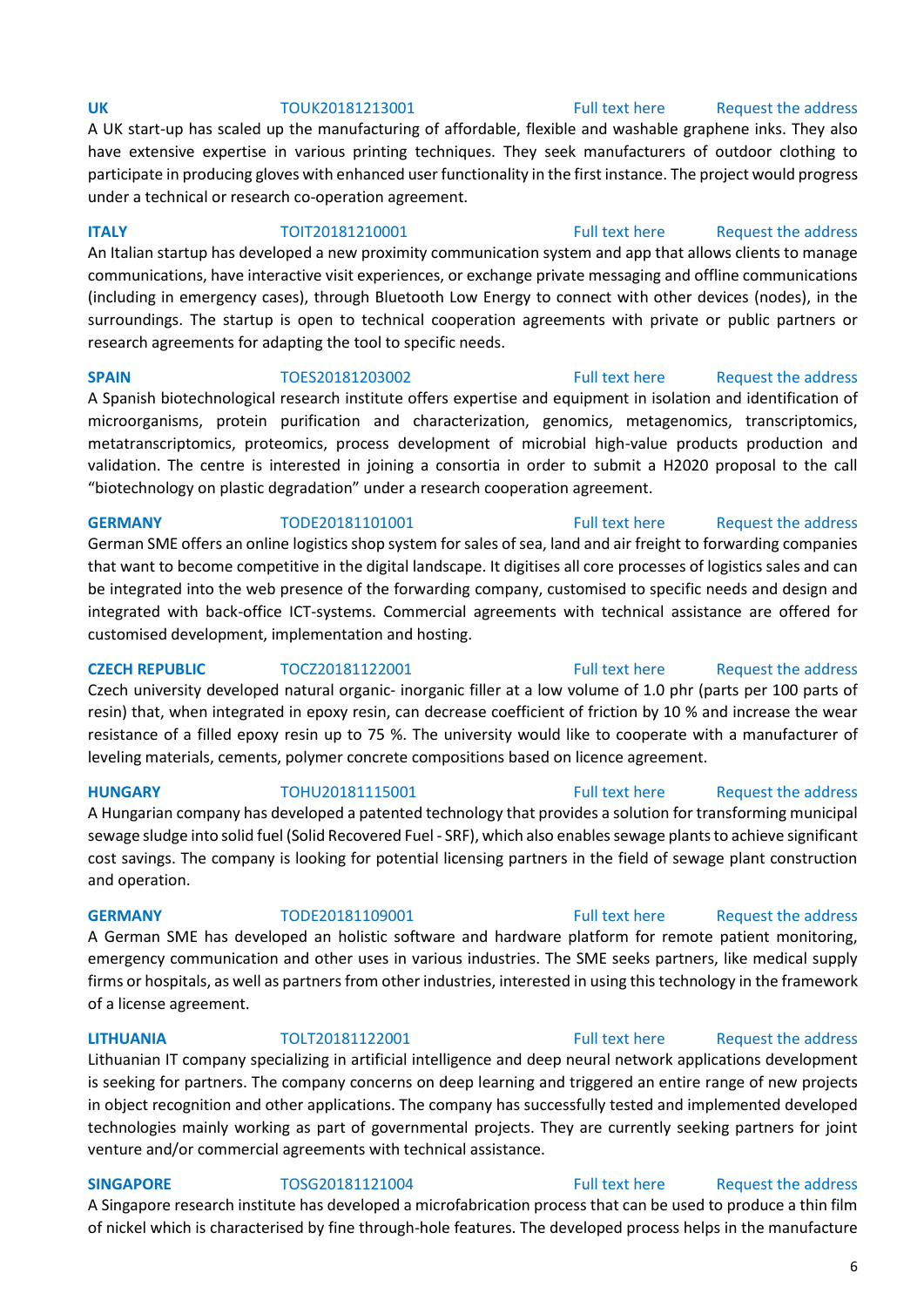of metal membranes that can be used for various filtration and separation processes. The research institute is seeking partners, including all sizes of SMEs and MNEs through licensing agreements.

**SPAIN** TOES20181213001 [Full text here](https://een.ec.europa.eu/tools/services/PRO/Profile/Detail/05658002-1a8c-4237-a8ef-c00b185e9a6c) Request the address

A Spanish technology center has developed a collaborative platform that allows improving efficiency up to 70% (versus common solutions), the production processes, in particular supplier homologation and technical product specification. The platform allows the digitalization and integration of all company´s processes following specific standards. The center offers licence agreements for the parameterization and implementation of the solution in food companies to improve information management.

**THE NETHERLANDS** TONL20181203001 [Full text here](https://een.ec.europa.eu/tools/services/PRO/Profile/Detail/9497e4a5-6614-44b8-af73-3883796dc993) Request the address Dutch SME and co-creator of practical solutions in measuring and control technology offers technical and research cooperation or services agreement for development for medical devices. The company offers its knowledge and skills in mechanics, electronics, software and medical biology to work with research groups,(spinoff) SMEs and multinationals to develop a technology from proof of concept stage to a market ready device. The company is open to cooperation in Eurostars or Horizon 2020 projects.

**ROMANIA** TORO20181126001 [Full text here](https://een.ec.europa.eu/tools/services/PRO/Profile/Detail/7ec67b31-af70-41c3-87a1-2367245347aa) Request the address A group of Romanian researchers has developed a mobile laboratory for the investigation, diagnosis, monitoring and restoration of heritage components, which performs in a short period of time a set of measurements and analyses on movable or immovable art objects, historical buildings, archaeological sites and other heritage objects. The Romanian team is looking for interested SMEs, universities and research centers for cooperation based on services and/ or research cooperation agreement.

### **ROMANIA** TORO20181127001 [Full text here](https://een.ec.europa.eu/tools/services/PRO/Profile/Detail/50bfbbd3-d3d5-480f-9d05-89e711e7e48f) Request the address

A team of Romanian researchers has developed a visualization technology for the investigation of data obtained on the surfaces of the work of arts. This technology delivers a series of visual data, in digital format, associated with a 3D replica of the investigated surface; the data is presented as textured images on the surface of the 3D model. The Romanian research team is looking for SMEs, universities and research institutions for services and/ or research cooperation agreement.

with pharmaceutical companies interested in this technology.

A Turkish software developer SME is looking for partners that can help the market launch in the European market of their innovative ticketing system for public transport. Framework of cooperation would be commercial agreement with technical assistance with transport operators or companies who sell solutions to them.

### A Singapore research institute has developed a shaving cream with the ability to control bleeding that may occur due to possible nicks and cuts while shaving. The shaving cream, with the presence of hemostatic agents with added moisturizing and anti-microbial properties is being offered for licensing. The R&D institute is keen to establish a licensing agreement for its grooming product with SMEs of all sizes and MNEs.

### A Spanish university has developed a new enzyme delivery system for the treatment of Lysosomal Storage Diseases. The system has exhibited a great capacity to immobilize and transport different enzymes used in enzyme replacement therapies (ERTs) reducing the dose of enzymes used in ERTs treatments. As a result, the stays at the hospitals and the side effects can also be reduced. The university is looking for license agreements

**GERMANY** TODE20181210001 [Full text here](https://een.ec.europa.eu/tools/services/PRO/Profile/Detail/fb1c693c-d481-4cb6-98a7-4386ff5aa39e) Request the address A German university offers a new explicit model predicitve control solution, optimized in a way that enables higher control speed and real time capability in process and control engineering and plant engineering. The technology is furthermore characterized by energy efficiency. Industrial licensees with an interest in further development are sought.

## **TURKEY** TOTR20181114001 [Full text here](https://een.ec.europa.eu/tools/services/PRO/Profile/Detail/628e06d3-5d03-4a05-9de7-64bad76f7bf1) Request the address

## **SPAIN** TOES20181107001 [Full text here](https://een.ec.europa.eu/tools/services/PRO/Profile/Detail/74f35523-4720-4037-ae86-50f6e5afd8a7) Request the address

**SINGAPORE** TOSG20181121003 [Full text here](https://een.ec.europa.eu/tools/services/PRO/Profile/Detail/ae8f5636-70cf-4f53-ad46-471fe9f43cdd) Request the address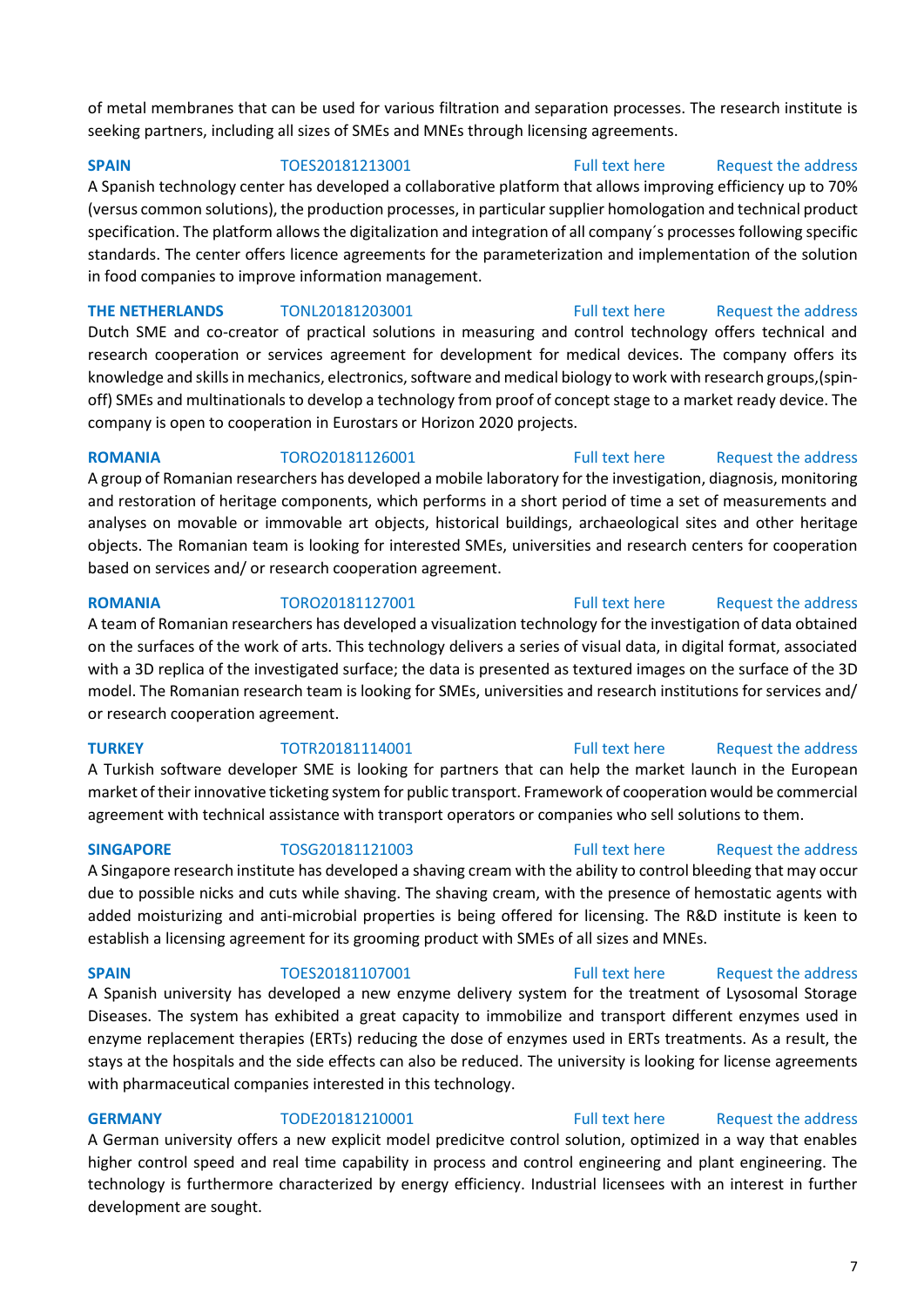### **ITALY TOIT20180418002** [Full text here](https://een.ec.europa.eu/tools/services/PRO/Profile/Detail/05929687-6dad-440b-be23-d0f636a04447) Request the address

This Italian software development company, founded in 2004, is specialized in advanced mission analysis. The company has experience in planning and in simulating tools for space applications, with particular focus in Earth Observation. They are seeking potential partners for commercial agreement with technical assistance.

### **GERMANY** TODE20181205001 [Full text here](https://een.ec.europa.eu/tools/services/PRO/Profile/Detail/a945e4d2-0328-411c-b526-b750e3fa6e7d) Request the address

A German research institute has developed a needle assembly for relieving a pneumothorax. The newly developed needle assembly is one simple medical instrument providing all processing steps. It makes this lifethreatening procedure easier and faster to handle compared to state-of-the-art solutions. The inventors are now looking for partners for prototype development, e.g. under a technical/research cooperation agreement. Further, partners for a license agreement are sought.

This Italian high tech SME offers a handling system for the multi-sensory enjoyment of artworks. Unlike the known solutions for the multi-sensorial enjoyment of the artworks, it enables the enjoyment of different artworks in a single exhibition tool. The company is developing a prototype and seeking technological partners in order to complete the development and get a ready to market product, under technical cooperation agreements.

## **LITHUANIA** TOLT20181111001 [Full text here](https://een.ec.europa.eu/tools/services/PRO/Profile/Detail/755f41db-9ef7-4eaf-85c4-203a902fd06f) [Request the address](http://www.een.bg/index.php?option=com_rsform&formId=13)  Lithuanian IT company specializing in process management system development has created an artificial

intelligence enabled stock management solution. The proposed solution can be fully integrated in any automated process system helping to increase process speed accuracy, while reducing labour costs. Company is seeking for a partnership based under the commercial agreement with technical support for their technology.

A Spanish university has developed a technology for modeling complex phenomena and predicting their behavior with the aim of making important decisions. It allows the utilization of large amounts of georeferenced data that could not be used until now due to the difficulty of processing them with conventional techniques. Researchers are seeking partners to reach commercial agreements with technical assistance or develop R&D projects.

### A German company has developed a range of biologically active (hybrid) filter materials for the selective elimination of gaseous pollutants e.g sulphur compounds from biogas or pollutants and odours from industrial waste air e.g. ammonia, hydrogen sulphide, butyric acid, skatole, etc. This alternative to active carbon filters is regenerated in the filter process and thus allows multiple uses. The company seeks commercial agreements in the waste air cleaning sector.

### **ITALY TOIT20180412001** [Full text here](https://een.ec.europa.eu/tools/services/PRO/Profile/Detail/8bb49139-8ff1-4db5-a8fc-cc150be9cc97) Request the address A SME from Northern Italy is developing innovative tools for resource management in agriculture through satellite data, by: developing of calculation tools for nutrient balance into crops management; design of database for the storage of farms management data; developing and validation of prescription maps and crops monitoring tools from satellite imagery. Partners are sought for research, technical or commercial cooperation with technical assistance; interested also in finding investors.

### **SPAIN** TOES20181203001 [Full text here](https://een.ec.europa.eu/tools/services/PRO/Profile/Detail/3eb4d25c-ffdf-476f-a1b5-2d37d6e137eb) Request the address

Spanish company, experienced in bespoke development with big data, cloud-native architectures (containers, microservices, etc), internet of things and artificial intelligence technologies, seeks partners interested in cocreation of new products for vertical markets, especially in cyber security and financial sector under joint venture or research cooperation agreement.

### **ITALY TOIT20181210002** [Full text here](https://een.ec.europa.eu/tools/services/PRO/Profile/Detail/8b5f0bc4-692a-47d3-80de-3cfd025332b1) Request the address An Italian company operating in the field of industrial engineering, is offering a new patented apparatus and equipment for the resetting and positioning of the axes of numerical control machines. It provides for safety,

### 8

### **ITALY TOIT20181026001** [Full text here](https://een.ec.europa.eu/tools/services/PRO/Profile/Detail/6f9be2d6-74cc-4294-92ed-cc388e414acd) Request the address

### **SPAIN** TOES20181210001 [Full text here](https://een.ec.europa.eu/tools/services/PRO/Profile/Detail/66091edd-013b-47e8-9a1e-960624238c59) Request the address

# **GERMANY** TODE20181122001 [Full text here](https://een.ec.europa.eu/tools/services/PRO/Profile/Detail/b51e06af-7f0c-4a70-9571-9faae2241004) Request the address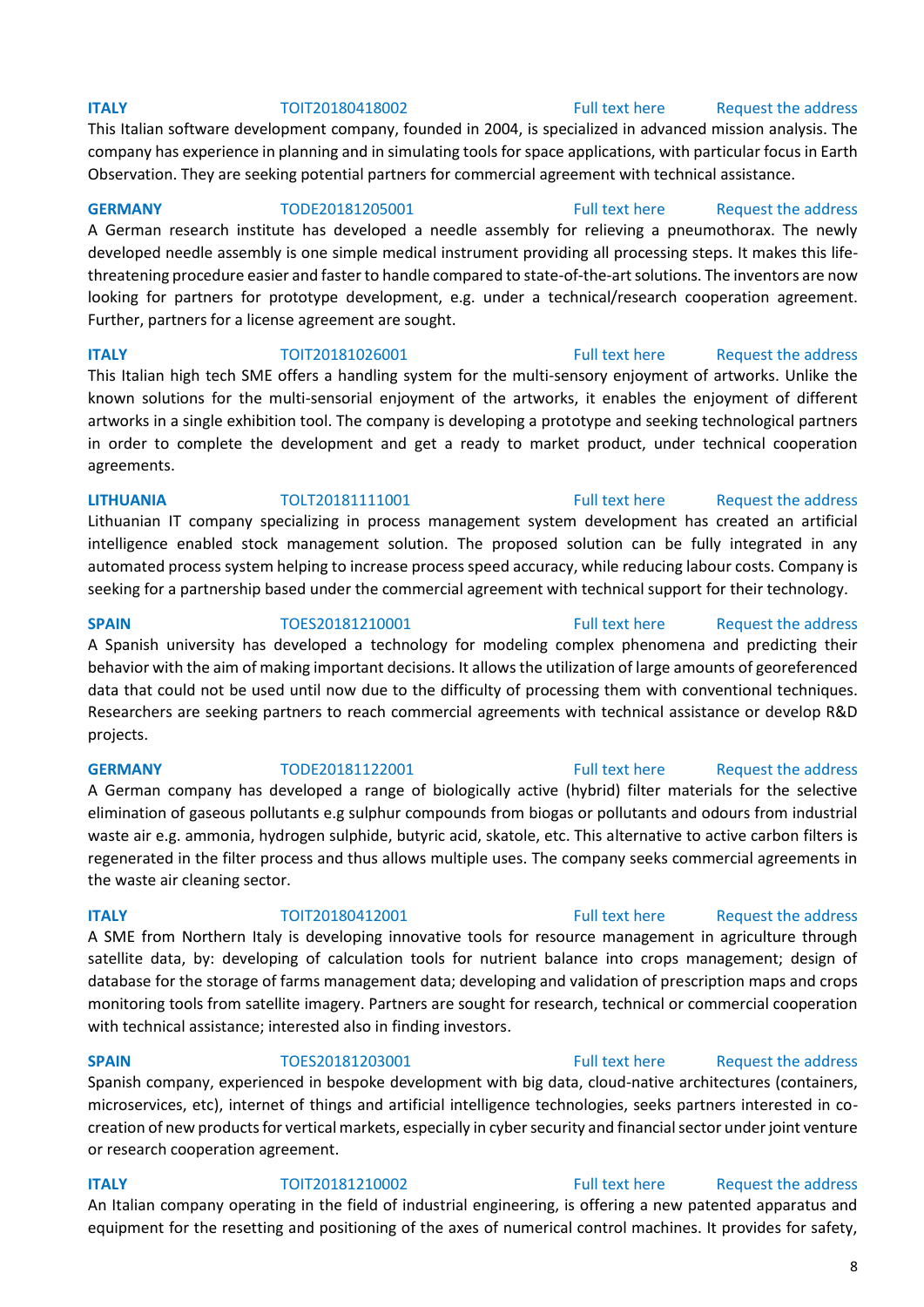reliability and efficiency in mechatronic systems. The company is interested in establishing partnerships with advanced machinery manufacturing companies for licensing agreements.

**CHINA** TRCN20180828003 [Full text here](https://een.ec.europa.eu/tools/services/PRO/Profile/Detail/d4391b12-a12e-486b-8cb4-af5d041b2fe8) Request the address A company mainly engaged in Electric Power Steering (EPS) is looking for vision recognition and signal processing technology of Advanced Driver Assistance Systems(ADAS). They want to cooperate with partners through research cooperation agreement and technical cooperation agreement.

**CHINA** TRCN20180902001 [Full text here](https://een.ec.europa.eu/tools/services/PRO/Profile/Detail/df20e1e2-e2fc-4705-835a-0e291bf46e39) Request the address A Chinese energy saving service company is looking for distributed energy and energy storage technology. They require this technology because it is convenient to build. It can save money, time and energy. They want to cooperate with partners through research cooperation agreement and technical cooperation agreement.

**CHINA** TRCN20180902003 [Full text here](https://een.ec.europa.eu/tools/services/PRO/Profile/Detail/dfb2e9d2-ee46-46ed-8d58-6940f8e1a769) Request the address A Chinese engine pump manufacturing company is looking for modular integrated design and control technology for intelligent lubrication system of new energy vehicle. They want to cooperate with partners through research cooperation agreement and technical cooperation agreement.

**CHINA** TRCN20181019004 [Full text here](https://een.ec.europa.eu/tools/services/PRO/Profile/Detail/88a9c0d6-c2a5-43b1-9b07-42fec9ca0989) Request the address A Chinese genetic disease and oncogene detection company is looking for technologies to detect bladder cancer. A non-invasive detection, only using blood or urine, is sought, and with no surgery or puncture biopsy required, while achieving tissue detection sensitivity and specificity. They want to cooperate with partners through research cooperation agreement and technical cooperation agreement.

**FRANCE** TRFR20181009001 [Full text here](https://een.ec.europa.eu/tools/services/PRO/Profile/Detail/205154fd-8f68-4fa5-94c6-bb22d4aeb681) Request the address A French SME working in the aircraft domain is looking for rectifiers, with a maximum weight of 4 kg, to be integrated in a new light and environmentally friendly aircraft. Technical cooperation, license or manufacturing agreement is sought with industry or technical centers.

**LITHUANIA** TRLT20181210001 [Full text here](https://een.ec.europa.eu/tools/services/PRO/Profile/Detail/379e891d-6975-42c7-85bd-9c0d18cf9092) [Request the address](http://www.een.bg/index.php?option=com_rsform&formId=13)  A Lithuanian company which is developing engineering systems and prototypes seeks for license agreement or technological support for monitoring the walls thickness of tanks made from glass reinforced plastics. The company is looking for a technological cooperation or license agreement with a company supplying or commonly developing a hand held system for the monitoring of the thickness of wastewater tanks wall.

**GREECE** TRGR20181210001 [Full text here](https://een.ec.europa.eu/tools/services/PRO/Profile/Detail/88ffbc3c-22e7-4072-bd7f-bbb9f0a115c4) Request the address A medium-sized Greek company is active in the field of solid waste recycling. The company is looking for a suitable technology for removing labels from glass surfaces, under commercial agreement with technical assistance.

**SPAIN** TRES20181217001 [Full text here](https://een.ec.europa.eu/tools/services/PRO/Profile/Detail/fcdb6b13-0037-456f-a7e3-0c7cb0176a74) Request the address A Catalan construction & engineering company is launching a challenge to collaborate with disruptive start-ups providing solutions in 2 main areas: digitalization of construction and improvement in facility service management. They are looking for solutions based on artificial intelligence, augmented/virtual reality, big data, building information modelling, cloud computing, computer vision, internet of things or robotics. They are interested in a license or a technical cooperation agreement.

**UK** TRUK20181122002 [Full text here](https://een.ec.europa.eu/tools/services/PRO/Profile/Detail/4cf14224-cf81-453f-829c-dc66f6fb49b6) [Request the address](http://www.een.bg/index.php?option=com_rsform&formId=13)  The UK company is a textile design business operating in the high end fashion market and specialising in organic and recyclable fabrics for outerwear and clothing accessories. They are looking for partners with expertise in sustainable and novel high-tech textiles to help them develop innovative eco-friendly fashion products. A technical cooperation agreement is sought.

**UK** TRUK20181207001 [Full text here](https://een.ec.europa.eu/tools/services/PRO/Profile/Detail/6dfef814-c31e-450a-8b98-c326876f074a) Request the address A UK-based chemical company is looking for novel safe antimicrobial technologies for multiple applications. The company is willing to invest to develop further and register the technology in Europe under BPR (Biocide Product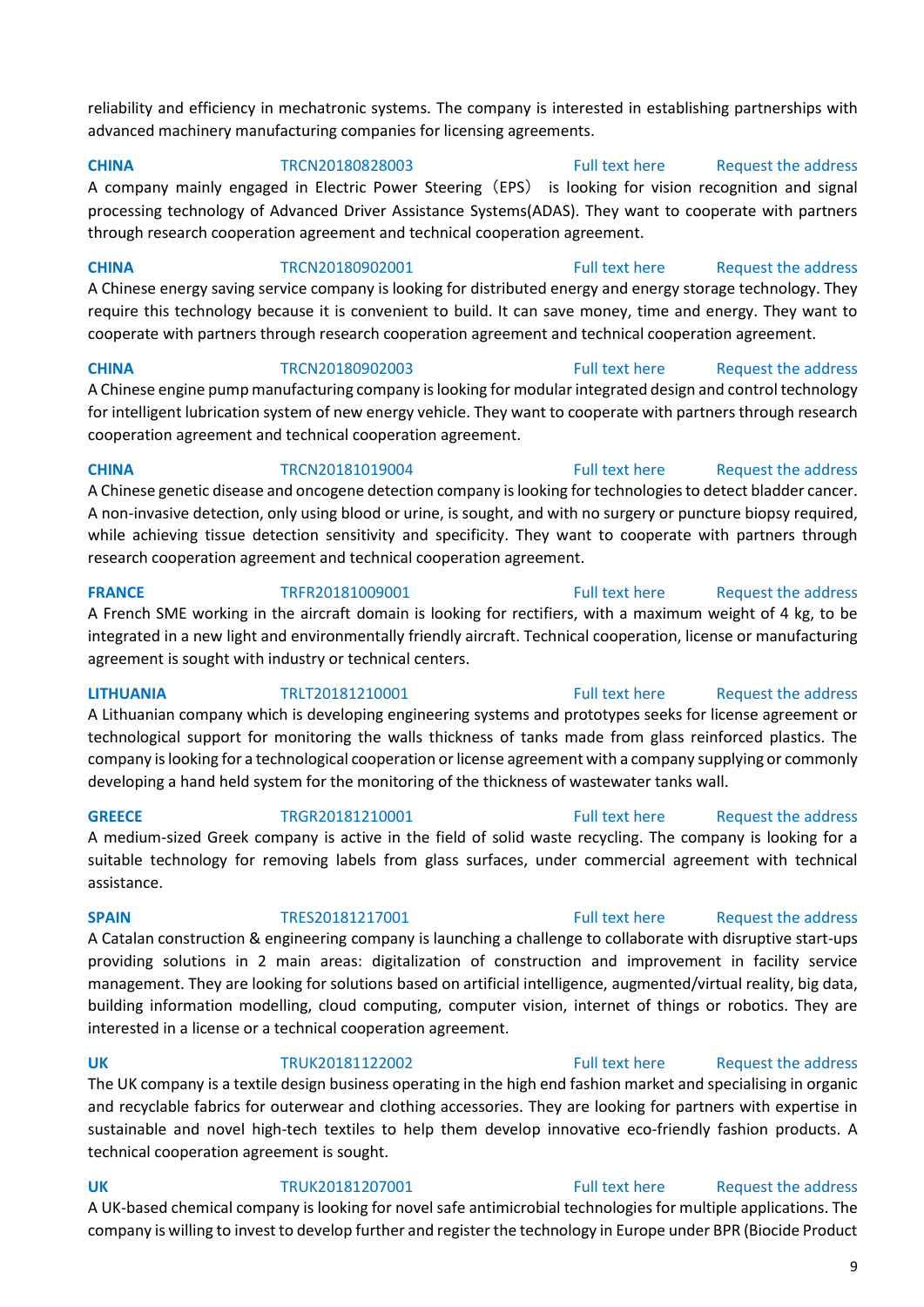Regulation) and elsewhere with a view to sell the technology in coatings, textiles, polymers, adhesives and elastomers. The chemical company seeks to partner with universities, research institutes and companies in the form of licensing agreement or technical cooperation.

**SPAIN** TRES20181203001 [Full text here](https://een.ec.europa.eu/tools/services/PRO/Profile/Detail/ff0a5d04-3315-4192-9f5c-8e808331506e) Request the address

Spanish technology centre specialized in the development of solutions for safety automotive sector, is looking for a provider of passive safety testing products and test equipment. The products requested is a humanlike anthropomorphic test devices (ATD) representing a 50th male percentile and a 10 years old child surrogate both with improved biofidelity and dynamic response against frontal, lateral and oblique impacts. Services and commercial agreement with technical assistance are sought.

**UK** TRUK20181123001 [Full text here](https://een.ec.europa.eu/tools/services/PRO/Profile/Detail/508f9844-cc3c-45de-b05c-4cf27bce3fd9) Request the address This UK agricultural treatment systems supplier seeks a developer and manufacturer of a bespoke dosing system which will store, mix, incubate and dose a substrate into an effluent treatment system. The required dosing system needs to be internet connected (IOT) in order to be configured remotely and securely. The system may be connected to external chemical sensors to provide feedback to the dosing system. Seeking technical cooperation, manufacturing and/or service agreement.

**UK** TRUK20181107001 [Full text here](https://een.ec.europa.eu/tools/services/PRO/Profile/Detail/5453e982-35b2-4aa1-913f-e88fd0085da7) Request the address UK company developing an electronic tag for farmers to track and monitor their livestock to minimise losses is looking for a partner with IT skills working with sensors to co-develop the product, advance the mathematical models, data analysis and conduct research in the development of the integrated model and bring together multiple disciplines. The company is seeking either a research or technical co-operation agreement with organisations that have appropriate experience and skills.

**FRANCE** TRFR20181106001 [Full text here](https://een.ec.europa.eu/tools/services/PRO/Profile/Detail/0b04f5e0-c45c-4f24-8384-83dfbd0c3f70) Request the address A French SME specialised in the development, production and installation of unique outdoor recreational areas is looking for innovative equipement with high social or interactive value to improve the well-being of city dwellers belonging to different generation and social groups. It is interested by technical or commercial (with technical content) cooperation with companies already having such equipements or products.

### **SINGAPORE** TRSG20181206001 [Full text here](https://een.ec.europa.eu/tools/services/PRO/Profile/Detail/d6a70af7-3760-4e0f-973b-c4ac8de8d8b7) Request the address

A Singapore-based mulinational enterprise (MNE), active in the marine and offshore industry, has direct access to continuous supply of copper slag as a by-product of blast cleaning operations in shipyards. The spent copper slag remains as a waste product and is recycled and supplied to the construction industry. The company seeks to partner SMEs of all sizes or research institutes that can develop high-potential applications that use the waste copper slag via research or licensing partnerships.

UK start-up is developing a social platform that allows specific professionals to connect, job share, manage overheads etc. using artificial intelligence (AI) and machine learning (ML) to centralise and optimise data in current systems to deliver a robust platform that will eradicate staffing shortages. Partners with Artificial Intelligence, Machine Learning, software development sought to enter into a services agreement to build a prototype.

A German company specialised in viscose specialty fibres is looking for partnerships to develop cellulosic viscose fibres with superior mechanical and chemical properties for applications in functional apparel textiles, technical nonwovens, hygiene products and specialty papers. Research and technical cooperation agreements are sought.

### **SWEDEN** TRSE20181213001 [Full text here](https://een.ec.europa.eu/tools/services/PRO/Profile/Detail/45d112cb-cf1e-4bcc-9ffa-190c7eaec92f) Request the address

A Swedish SME has developed a new type of X-ray tubes and is now looking for a manufacturer of small high precision components to produce a grid consisting of a mesh (about 6 mm in diameter) and a copper holder. The X-ray tube provides a precise, stable, high-flux micro focus beam using ZnO cold cathode technology. The

### **GERMANY** TRDE20181213001 [Full text here](https://een.ec.europa.eu/tools/services/PRO/Profile/Detail/fb77243a-a639-4920-af2a-2c688d80bde1) Request the address

## **UK** TRUK20181106001 [Full text here](https://een.ec.europa.eu/tools/services/PRO/Profile/Detail/c7a03cb0-1f9e-483d-bd3f-606184ad0bbd) Request the address